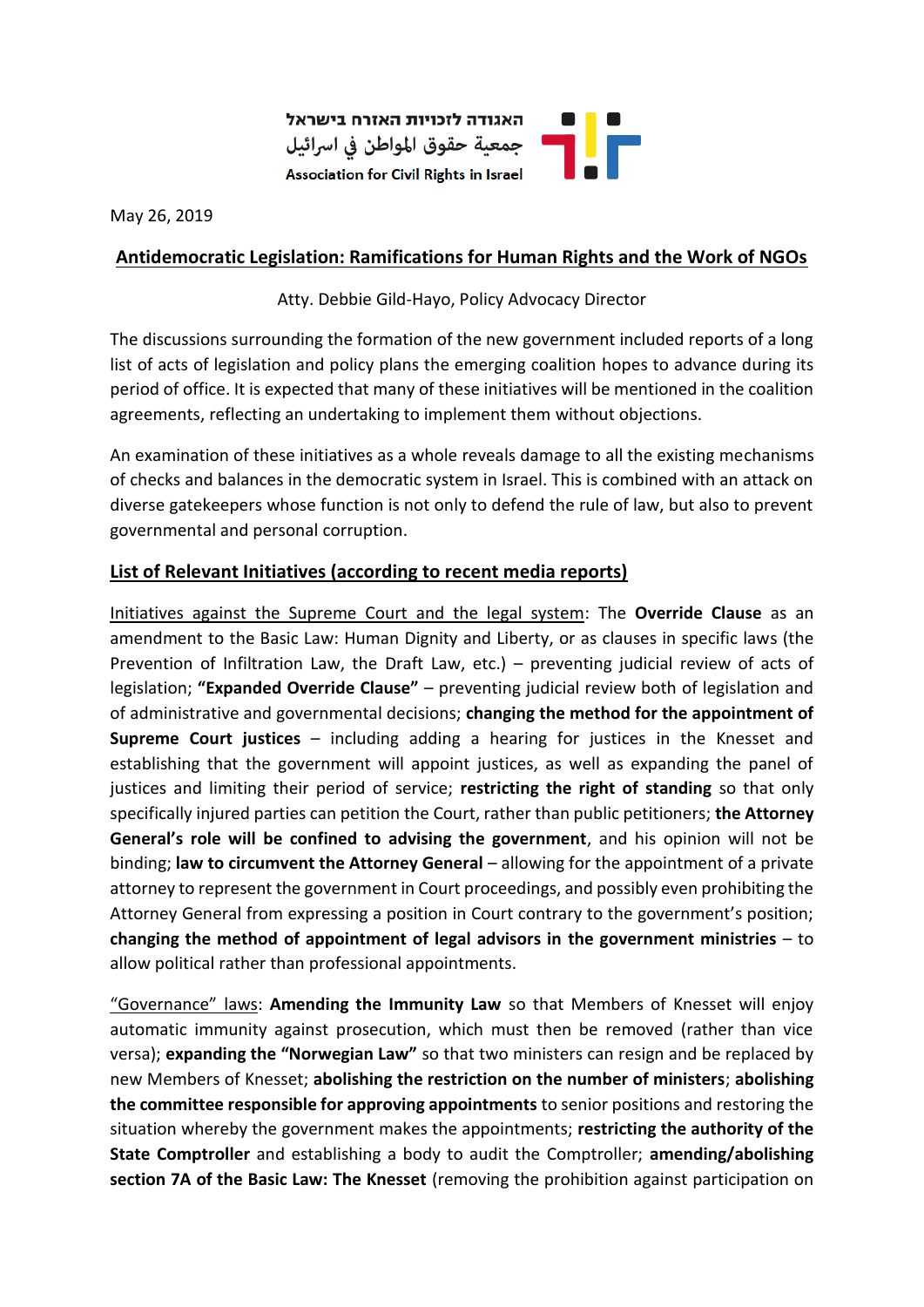the grounds of incitement to racism and/or terror – depending whether the implementation will be discriminatory).

Additional initiatives: **Loyalty in Culture Law**; **Draft Law, including an Override Clause**; **Prevention of Infiltration Law, including an Override Clause**; law imposing the **death penalty**  for terrorists; **cutting the budget** of the public broadcasting corporation.

Shabbat and religious arrangements: **Western Wall and Kashrut** – controlled by the Rabbinate; **vital works on Shabbat** – a professional committee will decide; the United Right is demanding **gender segregation in the military**; the United Right is also demanding **action to prevent divorce**.

## **Ramifications of These Initiatives for Democracy**

The enactment or implementation (as the case may be) of even part of these initiatives will have far-reaching ramifications for Israeli democracy, the protection of human and minority rights, and the work of civil society organizations:

1. **Damage to the system of checks and balances**: The existence of democracy requires an elaborate system of checks and balances ensuring not only majority rule, but also protecting human rights, including the rights of minorities (of all kinds). In Israel, the most fundamental system of checks and balances is based on the classic separation of powers between the legislative, executive, and judicial branches. In practice, however, there is no real separation between the Knesset and the government of Israel, due to the structure of our parliamentary system. The government has an inbuilt majority in the Knesset, which cannot truly scrutinize the government. Accordingly, the Court plays a critical role in the balance between the three powers. In addition, Israel also has several additional gatekeepers that are vital to ensure checks and balances between the branches of government: the law enforcement system, with all its components, ensures the rule of law and equality before the law; the State Comptroller; the media; and civil society. All these are bodies the audit and scrutinize the government and the Knesset and ensure a struggle against the tyranny of the majority.

The current initiatives, and particularly the Override Clauses – which are intended to prevent judicial review of the actions of the Knesset (legislation) and of the government (administrative and governmental decisions) – mortally injure the network of checks and balances in the Israeli governmental system.

2. **Damage to the protection of human rights** – protection of human rights is undertaken in diverse ways, but a key component is the court system, and particularly the Supreme Court. For decades, the Supreme Court has ensured the realization of human rights in every area of life; in particular, it has protected the rights of minority groups.

It is important to emphasize that there is widespread criticism of the courts in general, and of the Supreme Court in particular, regarding their protection of human rights and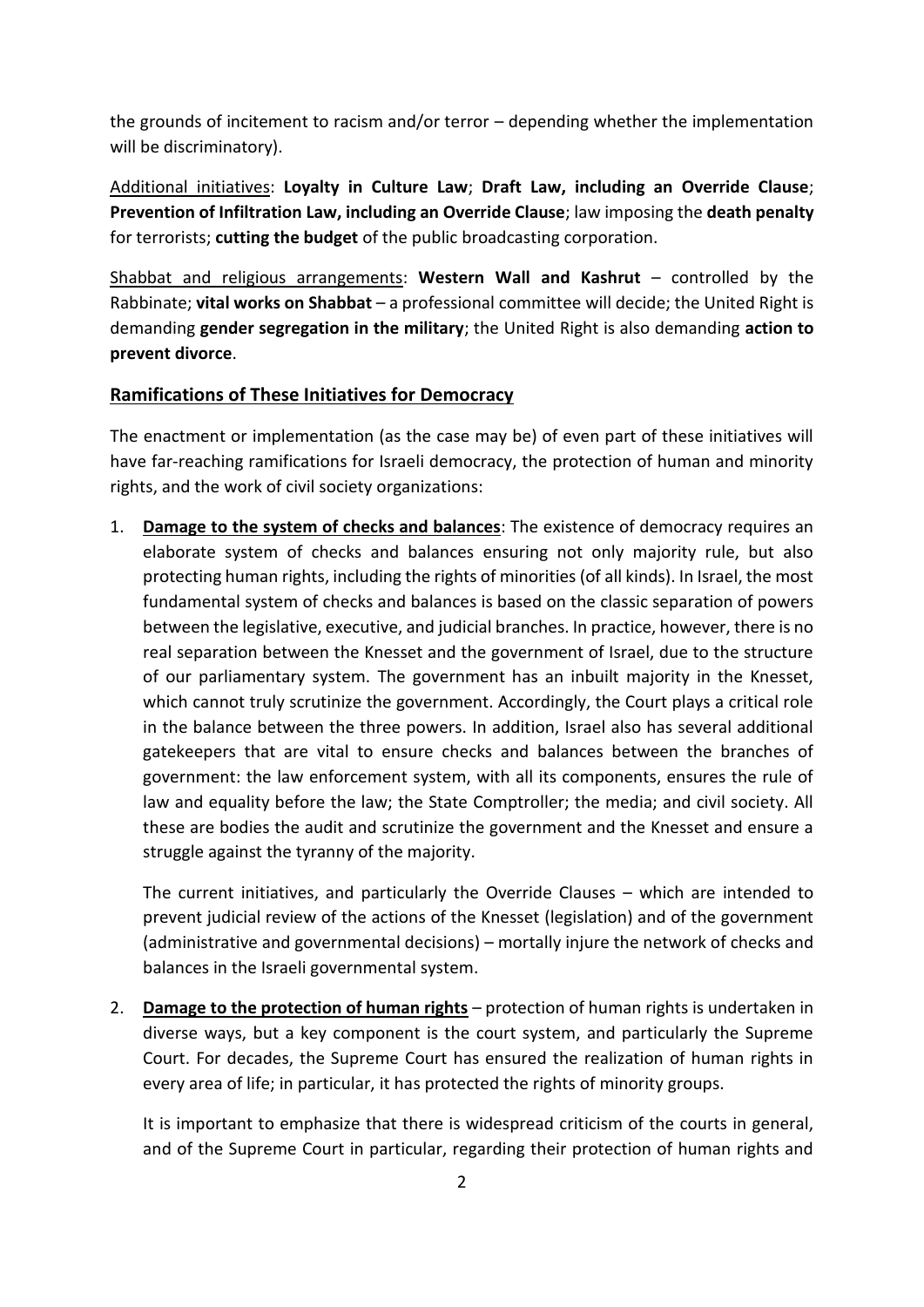the advancement of social justice. Many observers argue that the Supreme Court has failed to perform its function in these contexts in an optimal manner. Nevertheless, and despite its weaknesses, the Supreme Court continues to serve as a key arena for the protection and advancement of human rights, as one of the pillars of the system of the separation of powers.

The following examples illustrate the Court's important role in protecting human rights:

- A. **LGBT+ rights**: The right of a same-sex partner to enjoy benefits for partners provided by the workplace; mutual adoption of children by same-sex couples; registration as "married" for same-sex partners; the possibility of overseas surrogacy and registration of the child in Israel; budgets supporting the activities of the LGBT+ community; heightened penalization of violence against LGBT+ individuals; same-sex couples can register as parents; disqualifying an order by the Education Minister not to broadcast a program about LGBT+ youth.
- B. **Violation of equality**: Draft Law; disqualifying a supplementary income benefit paid solely to ultra-Orthodox religious students; prohibition of discrimination in the admission of Mizrahi or Ethiopian students to the education system.
- C. **People living in poverty**: Supplementary income for single mothers, even if they own a vehicle; allowing welfare recipients to begin studies without losing benefits; allowing welfare recipients to receive help from their family without losing benefits.
- D. **People with disabilities**: ensuring access to public buildings; integration of children with disabilities;
- E. **Women**: Enhancing integration and equality in the military (the Alice Miller petition); appointing women to religious councils; equal representation of women in numerous public committees and positions;
- F. **Rights of prisoners, detainees, and suspects**: Preventing the privatization of prisons; restricting the period of detention of soldiers; establishing a minimum space per prisoner; improving conditions of imprisonment and detention; prevention of torture;
- G. **Distributive justice and the allocation of resources**: Compensation for young people negatively affected by the Disengagement and the possibility to file civil claims; Mizrahi Rainbow petition for the just allocation of state land resources; protection of schools and buildings in the area around the Gaza Strip;
- H. **Environmental protection**: Halting the establishment of vacation villages and other construction on beaches (Palmachim, Hacarmel); stopping the pollution of the Kishon Stream by Haifa Chemicals and rehabilitating the stream; prohibiting the collection of payment at the entrance to beaches; prohibiting the use of asbestos, which is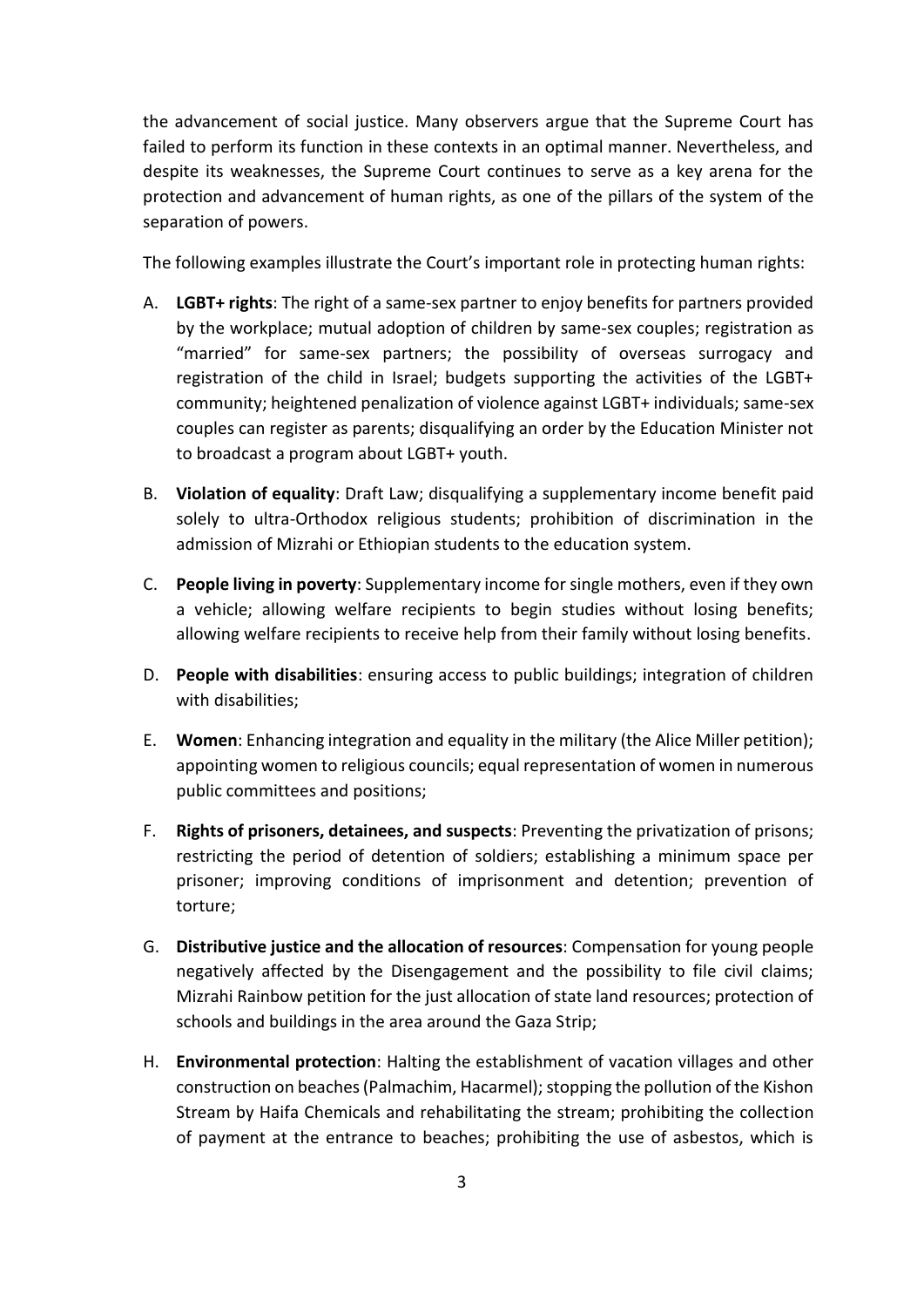damaging to health, and removing it; protecting unique areas of the country; rehabilitating polluted soil.

- 3. **Damage to the work of civil society organizations**: Civil society organizations, including human rights and social change organizations, play an important and vital social role in the advancement and realization of human rights, in ensuring social justice, and in protecting the public interest in diverse fields and issues. The initiatives detailed above will significantly, and perhaps even mortally, damage the practical capacity and effectiveness of these organizations:
	- A. **The Override Clause and the Expanded Override Clause**: The Override Clause the government seeks to enact will allow 61 Members of Knesset to pass a law that the Supreme Court has rejected as unconstitutional, thereby stripping the Court of its power to intervene in acts of legislation by the Knesset. The expanded version of the clause that the government seeks to advance will mean that the Supreme Court will not be able to consider the rationality of administrative decisions. In other words, it will not be able to intervene in decisions of the government and the Knesset in any field, including security, budgets, appointments, public interest, equality, etc.

If these initiatives become law, they will prevent civil society organizations from securing the disqualification of legislation or government policy liable to violate human rights, since the decisions of the Knesset and the government will not be subject to the judicial review of the Supreme Court.

To give an example, it will not be possible to petition the Court against discriminatory legislation in the allocation of housing, benefits, military service, prioritization in work, the allocation of public budgets, and so forth; collective punishment; preventing demonstrators from reaching a protest or preventing minorities from participating in public events; or removing the immunity of the prime minister or other Members of Knesset against criminal prosecution; the disqualification of artistic works; the prohibition of political activity or denial of entry to Israel; denial of liberty or citizenship; the imprisonment of asylum seekers by way of deterrent or other violation of their fundamental rights, and so forth.

In effect, the government and Knesset will be able to decide at any moment on any policy or law that their political majority wishes to advance. The remainder of the public, including civil society organizations devoted to this purpose, will have no way of preventing the advancement or realization of these initiatives, no matter how damaging they may be.

B. **The restriction of the right of standing**: The government intends to curtail the right of standing at the Supreme Court, so that only a private petitioner who was personally injured by a governmental action or by legislation will be permitted to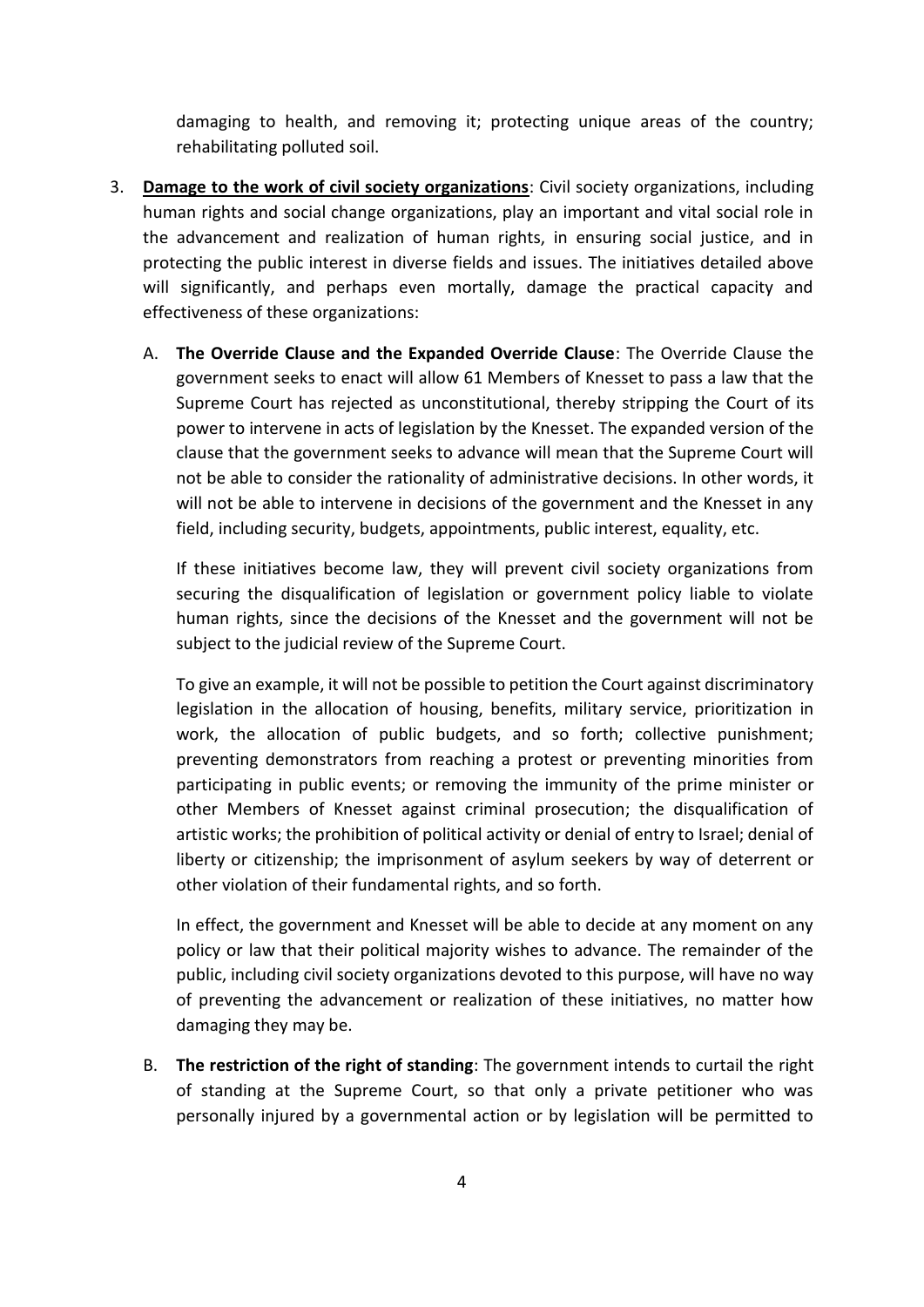submit a petition. Organizations representing a broad public interest will not be entitled to petition the Court on their own behalf.

This change will impede the possibility of submitting petitions in cases when it is difficult to find a private petitioner, often because those affected are afraid to be exposed. Examples of this may include women from weakened groups (such as Ultra-Orthodox women or Bedouin women seeking to challenge exclusion or discrimination within their community); Jews who have left the Ultra-Orthodox community; members of the LGBT+ community (including trans individuals), members of the Arab minority in Israel; weakened workers and all those afraid that they may face problems with their employer; people living with stigmatized diseases (such as AIDS or mental illness); people with disabilities; and whistleblowers.

The proposed change will also impede petitions that relate to a broad public interest – i.e. when the public as a whole is injured, rather than a specific individual. In such cases, the Court is likely to find that the fact that a random individual was injured by policy does not amount to "personal injury by a governmental action." The following are some examples of entire areas liable to be endangered: petitions regarding environmental protection; petitions regarding corruption and proper governance, including improper appointments to public positions or punishing those who harmed the public through corruption (such as the bank managers in the 1983 stock crisis); petitions in the field of religion and state, including freedom from religion and religious pluralism.

C. **Direct damage to NGOs**: If the above-mentioned proposals are approved and the legal system is weakened, including the Attorney General and the legal advisors in the government ministries, this will impair the ability of NGOs to defend themselves against direct attacks against their employees and/or activities.

It will no longer be possible to submit a petition or secure legal support from the Attorney General or the legal advisors in the government ministries and the Knesset in response to the harassment of NGOs, including discrimination against organizations and the violation of their freedom of association and expression due to political persecution. To give just a few of the numerous examples: It will not be possible to challenge laws restricting the receipt of state funds or other resources by NGOs (including tax exemption, reductions on municipal tax, exemption from levies on freedom of information requests, and the allocation of national service positions); it will not be possible to challenge restrictions on freedom of association; it will not be possible to combat targeted, exceptional demands for transparency imposed on NGOs and their employees; it will not be possible to combat the formation of official committees of inquiry against NGOs or the summoning of the organizations to Knesset committees for interrogation  $-$  events that will be turned into political kangaroo courts.